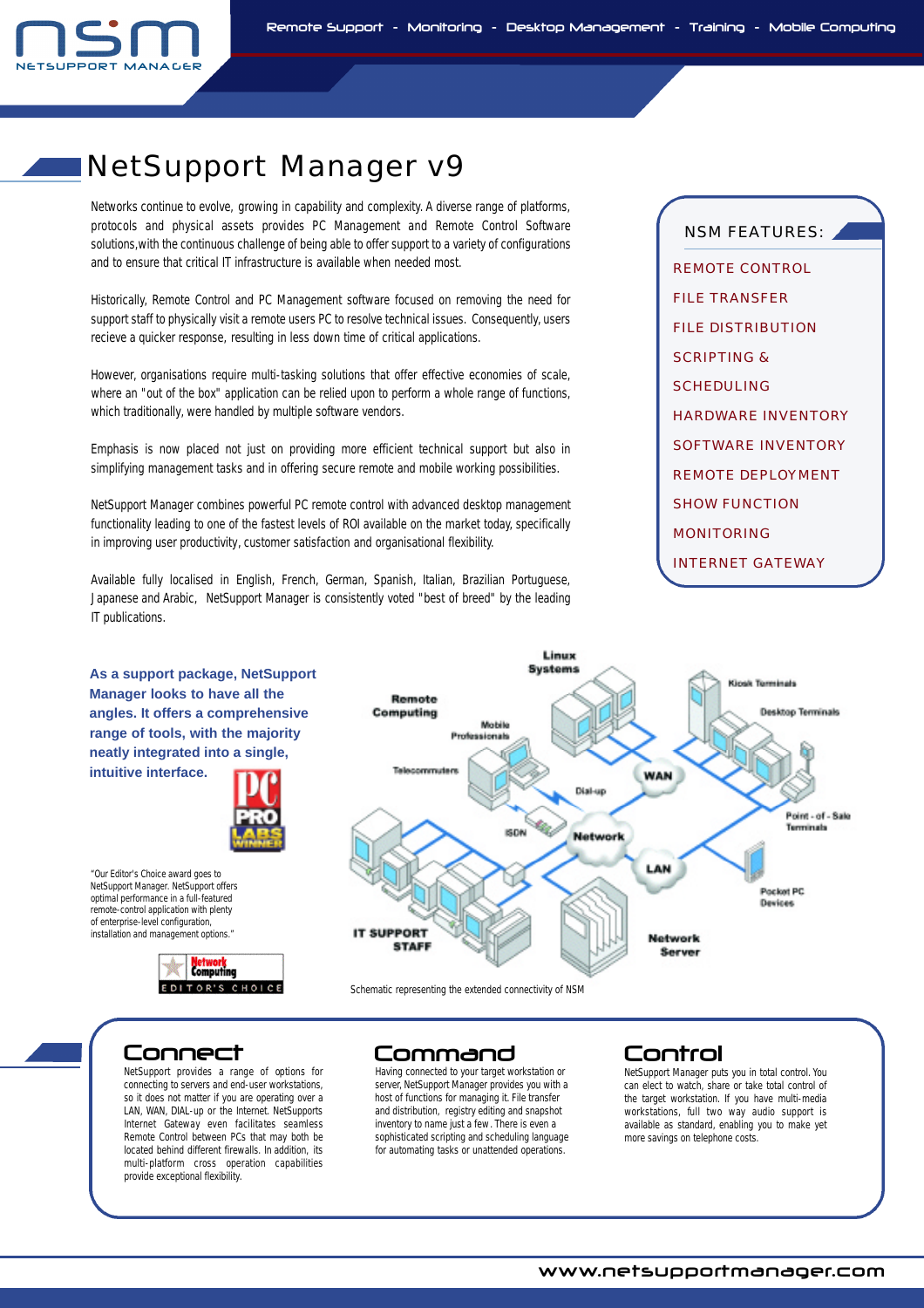## Connect

### REMOTE COMMUNICATIONS

Dial-up, ISDN, CAPI and Internet support is included as standard and at no extra cost.

### MULTI-PROTOCOL SUPPORT

Multi-protocol support including TCP/IP, IPX, HTTP and NetBIOS

#### MULTI-PLATFORM SUPPORT

NetSupport Manager offers comprehensive multi-platform support for Windows,Linux,Pocket PC and Mac\* systems, providing complete compatibility to match today's business environment.

#### INTERNET GATEWAY

Internet gateway delivering seamless Remote Control between multiple PCs that may be located behind different firewalls. The gateway provides a stable and secure method for NetSupport enabled systems to locate and communicate via http.

#### COMPREHENSIVE SECURITY

Full and comprehensive security is built in to all modules. Everything from simple password protection through to integration with NT Security and AES encryption up to 256 Bit.

Allocate individual profiles for different types of users, setting bespoke security levels, privileges and capabilities.

#### WEB BROWSER INTEGRATION

Connect to and control any suitably configured NetSupport Client,anywhere in the world, over the Internet through your Internet Browser.

#### REMOTE DEPLOYMENT

Provides the facility to install and configure NetSupport Manager on multiple workstations simultaneously without the need to physically visit each machine individually.

#### DESKTOP INTEGRATION

NSM integrates directly with your desktop / network neighbourhood, providing one click dynamic Control of Target PCs.



#### FILE DISTRIBUTION

Distribute files and data from a central NetSupport workstation to multiple Client workstations simultaneously with a minimum of keystrokes and effort.

#### FILE TRANSFER

'Drag' and 'Drop' files between workstations. Synchronise directories on two workstations or edit files and attributes directly. When updating files,NetSupport employs built in intelligent Delta File Transfer technology ensuring that only the parts of the file that have been changed are transferred when applicable thus making more efficient use of bandwidth.

### LAUNCH APPLICATIONS

Use the built-in functionality to launch applications on remote workstations directly from within the NetSupport Control prog ram.

#### MONITOR MODE

The new Monitor Mode feature allows the Control to display a "Thumbnail" view of all connected Client PCs.

#### SCRIPTING & SCHEDULING

Use the powerful NetSupport Scripting language to automate tasks such as File Transfer, Data Retrieval and Software updates.

#### HELP REQUESTS

Enable your NetSupport users to send a message to your Helpdesk that they need assistance. The Helpdesk can then instantly connect to and work with that user.

#### POWER MANAGEMENT

If your workstation hardware and software supports it,you can use NetSupport to Power up /down your workstations over the LAN.

#### **WHITEBOARD**

To both aid training and the effectiveness of support, a Whiteboard feature is now available from within a chat / multi-chat session. Similar to Annotate, the Control is able to use a range of screen highlighting tools to visually support their text chat with invited users.

#### RECORD AND REPLAY

Record all screen and keyboard activity that takes place within a remote control session. Replay files can be played back later on either the control or client workstations.









CONNECT COMMAND CONTROL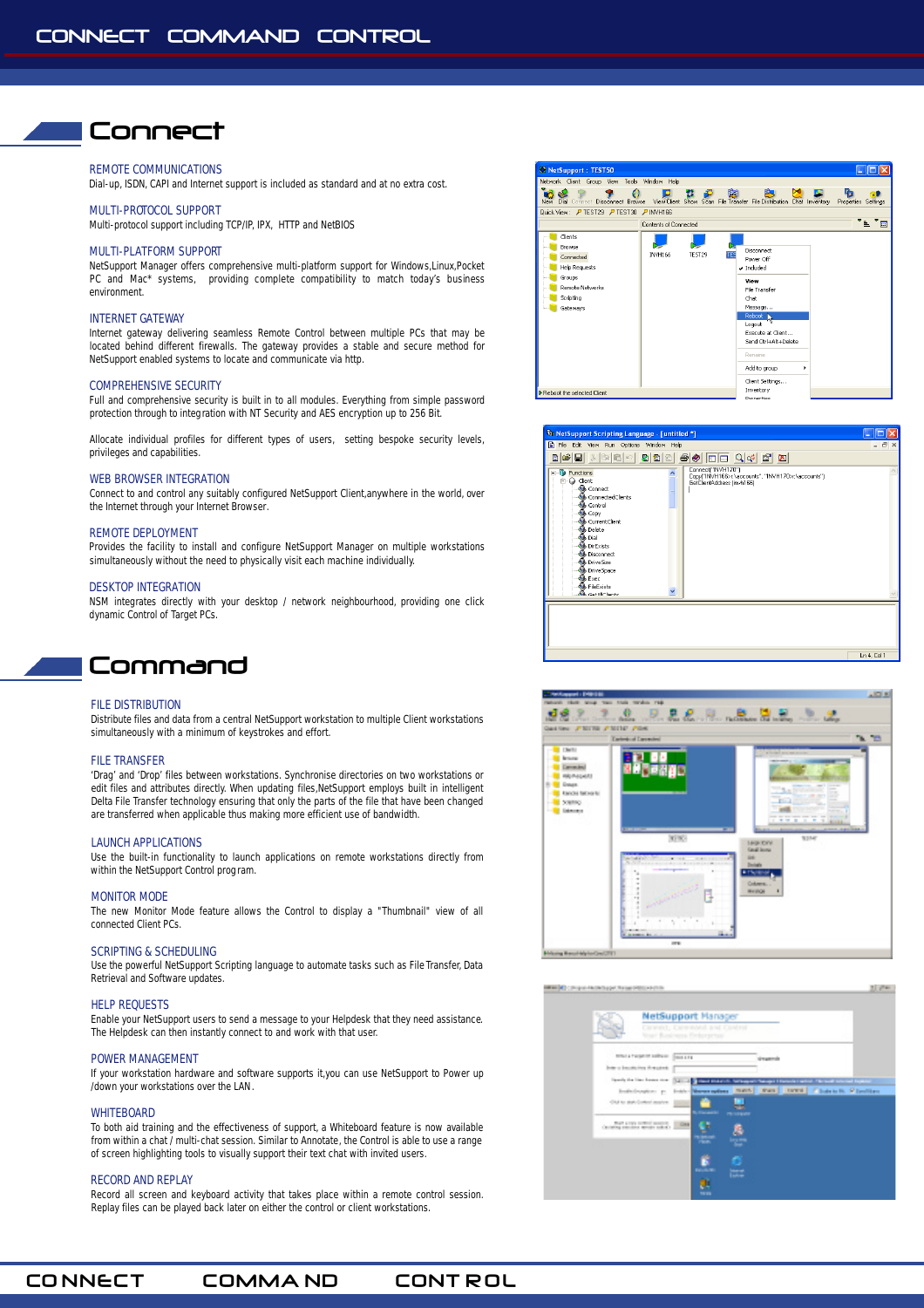### NetSupport Manager

# Control

### REMOTE CONTROL

Watch,Share or Control the screen, keyboard and mouse of a workstation irrespective of colour depth, resolution, network protocol or operating system at either end.

Use the Audio functions on multi-media capable PCs to talk to your users over your network, dial-up or Internet link.

#### MONITORING

Use NetSupport's scan functions to keep a watch on what is happening on your Networked workstations and servers and what your users are doing. Cycle through one or multiple workstation screens,displaying their screens on your master console.

#### SHOW FUNCTION

Use the powerful Show function to conduct computer-based training without the need for additional hardware such as overhead projectors or video splitters.

The Control can show their screen to a selected individual Client, a pre-defined group of Clients or an ad-hoc selection of Clients. Furthermore, using the Exhibit function,a Control can display a Clients screen to a number of other connected Clients.

To enhance presentation and general understanding, whilst performing a Show or Exhibit, an annotate feature is included containing a range of on-screen highlighting tools.

#### HARDWARE AND SOFTWARE INVENTORY

Obtain a real-time view of the hardware and software installed on the target workstation at the click of a button. Report and control; applications in memory, processes running and installed services. The sophisticated inventory reporting provides all the key information needed to assist in speedy problem resolution.

#### MESSAGE AND TEXT CHAT

Send a message to one or many NetSupport workstations or talk to individual or multiple users via a Chat box. Individuals can be invited to or excluded from a specific chat session.





### **MCP Magazine**

**Name NSM as "best product for Troubleshooting Problems Remotely"** - Readers of Microsoft Certified Professional Magazine have named NetSupport Manager as the best product for "Troubleshooting<br>Problems Remotely," according to results published in the December 2003 "Products You Love" issue.



#### **PC Magazine (Italy) 5 Stars Awarded**

"Exhaustive documentation, many useful integrated features with an advanced gateway feature for PCs located behind a firewall"



**Search Networking.com Names NSM as "Product of the Year 2003"** Tech Target's

SearchNetworking.com have named NetSupport Manager remote control softwar e as one of its "2003 Products of the Year". NetSupport Manager nets the silver award in the Performance Management Software category for its cross platform support, straight forward remote connections enhanced inventory capabilities and reasonable price.



| Local Inventory                                                                                                                                                                                                                                                                                                        |                   |                                     |                        |                          |  |  |  |  |  |  |  |  |
|------------------------------------------------------------------------------------------------------------------------------------------------------------------------------------------------------------------------------------------------------------------------------------------------------------------------|-------------------|-------------------------------------|------------------------|--------------------------|--|--|--|--|--|--|--|--|
| File.<br>View Help                                                                                                                                                                                                                                                                                                     |                   |                                     |                        |                          |  |  |  |  |  |  |  |  |
| Refresh Print<br>Export                                                                                                                                                                                                                                                                                                |                   |                                     |                        |                          |  |  |  |  |  |  |  |  |
| Hardware Software   Hot Fixes   Applications   Processes   Services                                                                                                                                                                                                                                                    |                   |                                     |                        |                          |  |  |  |  |  |  |  |  |
| Hardware Inventory Summary<br>Last Updated: 27 Oct 2003 15:40:17<br>TEST50<br>System Overview                                                                                                                                                                                                                          |                   |                                     |                        |                          |  |  |  |  |  |  |  |  |
| <br>am and the second second second second rate of $\overline{a}$ and $\overline{b}$ and $\overline{b}$ and $\overline{b}$ and $\overline{b}$ and $\overline{b}$ and $\overline{b}$ and $\overline{b}$ and $\overline{b}$ and $\overline{b}$ and $\overline{b}$ and $\overline{b}$ and $\overline{b}$ and $\overline{$ | Name:             | <b>TEST50</b>                       | Domain /<br>Workgroup: | <b>TESTING</b>           |  |  |  |  |  |  |  |  |
|                                                                                                                                                                                                                                                                                                                        | Manufacturer:     | Dell Computer<br>Corporation        | Model:                 | OptiPlex GX260           |  |  |  |  |  |  |  |  |
|                                                                                                                                                                                                                                                                                                                        | Operating System: | Windows XP<br><b>Professional</b>   | Service Pack:          | <not available=""></not> |  |  |  |  |  |  |  |  |
|                                                                                                                                                                                                                                                                                                                        | <b>Version:</b>   | 5.01.2600                           | Serial Number:         | 55274-OFM-0011903-00102  |  |  |  |  |  |  |  |  |
|                                                                                                                                                                                                                                                                                                                        | Registered User:  | testing                             | Organisation:          | <not available=""></not> |  |  |  |  |  |  |  |  |
|                                                                                                                                                                                                                                                                                                                        | System Language:  | English (United<br>States)          | System Time<br>Zones   | (GMT) GMT Standard Time  |  |  |  |  |  |  |  |  |
|                                                                                                                                                                                                                                                                                                                        | Physical Memory:  | 128 Mh                              | Logged on User:        | testina                  |  |  |  |  |  |  |  |  |
|                                                                                                                                                                                                                                                                                                                        | Processor:        | 1 x Intel(R) Celeron(R) CPU 2.00GHz |                        |                          |  |  |  |  |  |  |  |  |
|                                                                                                                                                                                                                                                                                                                        |                   |                                     |                        |                          |  |  |  |  |  |  |  |  |

|                                                                            | Local Inventory |                                          |                       |                       |                        |                     |  |  |  |  |  |  |
|----------------------------------------------------------------------------|-----------------|------------------------------------------|-----------------------|-----------------------|------------------------|---------------------|--|--|--|--|--|--|
| View Help<br>File                                                          |                 |                                          |                       | ド                     |                        |                     |  |  |  |  |  |  |
| Refresh<br>Print<br>Export                                                 |                 |                                          |                       |                       |                        |                     |  |  |  |  |  |  |
| Hardware Software Hot Fixes Applications Processes Services                |                 |                                          |                       |                       |                        |                     |  |  |  |  |  |  |
| Software Inventory Summary<br>Last Updated: 27 Oct 2003 15:40:17<br>TEST50 |                 |                                          |                       |                       |                        |                     |  |  |  |  |  |  |
|                                                                            |                 | △ Description                            | Company               | Folder<br><b>Name</b> | Version                | File Name           |  |  |  |  |  |  |
|                                                                            |                 | <b>Bill Address Book</b>                 | Microsoft Corporation | Outlook Express       | 6.00.2600.0000 WAB.EXE |                     |  |  |  |  |  |  |
|                                                                            |                 | <b>Dett</b> Dell Browser App             |                       | SolutionCenter        | 2.0.0.1                | DellSC, exe         |  |  |  |  |  |  |
|                                                                            |                 | <b>G</b> DNAClient Application           | Netsupport            | Client                | 1, 0, 0, 1             | DNAClient.exe       |  |  |  |  |  |  |
|                                                                            | 僞               | FullShot 6.03 for<br>Windows             | Inhit Inc.            | FullShot 6.0          | 6.03                   | <b>ESHOT6, EXE</b>  |  |  |  |  |  |  |
|                                                                            |                 | FullShot 99 for<br>Windows               | Inhit Inc.            | FullShot99            | 5.05                   | EuliShot99.eve      |  |  |  |  |  |  |
|                                                                            |                 | The Indit BatchCon 99 for<br>No Windows  | Inhit Inc.            | FullShot99            | 5.05                   | BatchCon99.eve      |  |  |  |  |  |  |
|                                                                            |                 | Inbit ImageExplorer 99<br>for Windows    | Inbit Inc.            | FullShot99            | 5.05                   | ImageExplorer99.exe |  |  |  |  |  |  |
|                                                                            |                 | <b><i>Contract Contract Contract</i></b> |                       | <b>All Address</b>    |                        |                     |  |  |  |  |  |  |

I'm pleased to report,probably as no surprise to you,that our rollout of NSM has been a resounding success. Our users have had nothing but great things to say about it, as we've had plenty of opportunities to quickly address and resolve calls that normally would have taken a g reat deal more time to address with an in-person visit. In fact, we're in the process of reorganizing our help desk model to better take advantage of our newly freed-up time and manpower.

#### **Harvard University**

I wanted an easy to use tool to enable me to manage my database servers over our WAN. Reliability was a key factor in the choice of tool. NSM more than met my requirements - and the price was attractive too!

**British Sugar PLC**